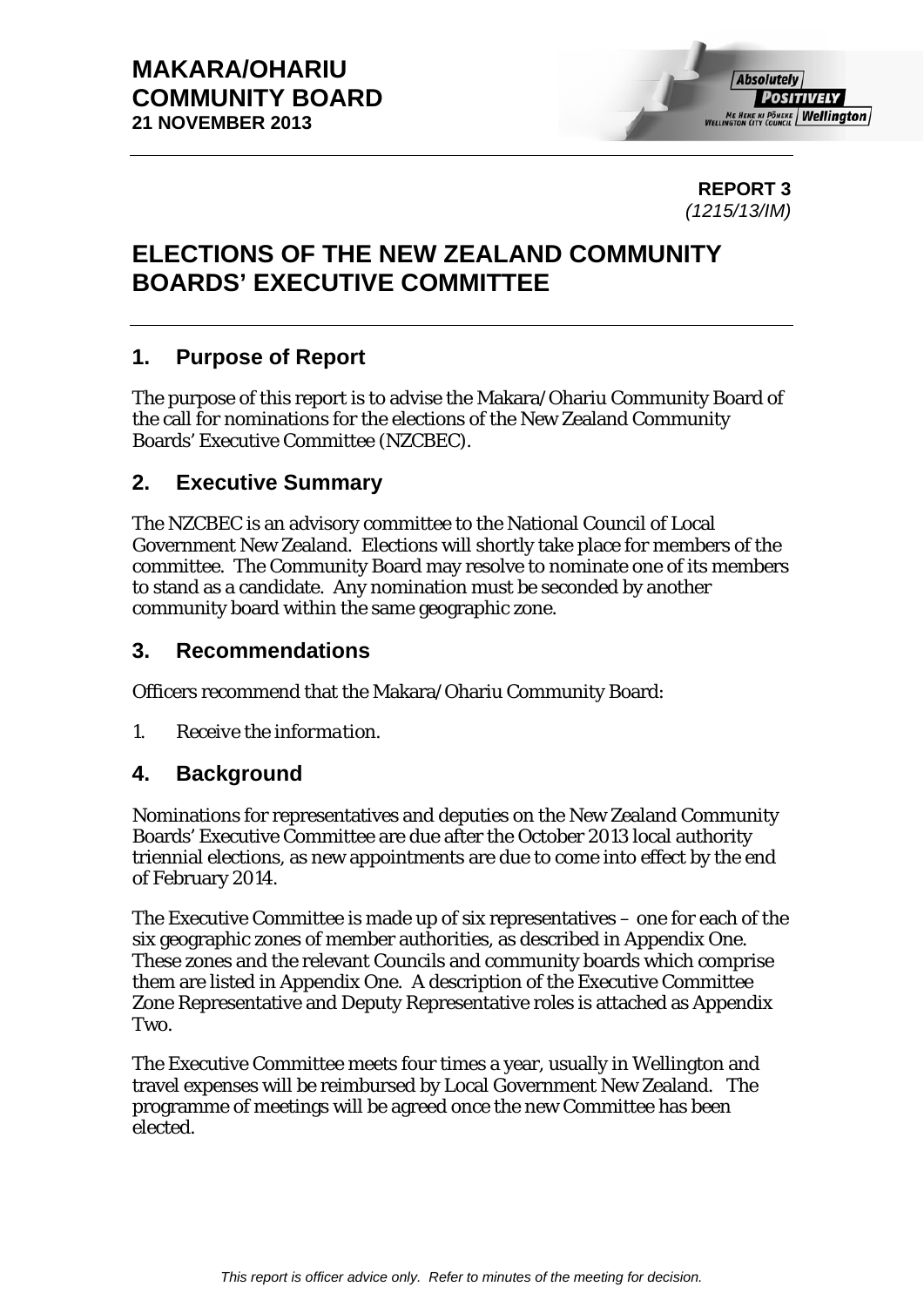A Memorandum of Understanding has been negotiated which gives the Executive Committee the status of an advisory committee to the National Council of Local Government New Zealand. This role involves:

- providing advice to the National Council of Local Government New Zealand on all matters involving community boards
- liaising between Local Government New Zealand and community boards to gather information on issues and matters of national interest
- keeping the National Council of Local Government New Zealand informed of current and future issues of concern to community boards that may have implications for local government generally
- advising on training needs of community boards and their members that might be included in a national capacity building strategy.

The call for nominations for the election of the Executive Committee members is attached to this report as Appendix Three.

Nominations close at 5.00pm on Friday 29 November 2013. If a community board decides to nominate one of its members to stand as a candidate, that nomination must be seconded by another community board in the same zone. Nomination forms are attached as Appendix 4.

If more than one nomination for any position is received, voting papers and candidate profiles will be sent out to all Zone Four community board chairs on 3 December 2013 and will be due back to the Returning Officer by 5.00pm Thursday 19 December 2013. Any late votes will be declared informal.

# **5. Discussion**

Community Board Members have the opportunity of seeking election as LGNZ Zone Four Community Board Executive Committee Representative or Deputy Representative.

## *5.1 Consultation and Engagement*

Candidates considering putting themselves forward for election should consult other members of the **Makara/Ohariu Community** Board as well as the members of the other community boards in Zone Four.

Election to the NZCBEC will present a unique opportunity for engagement with other community boards across New Zealand.

## *5.2 Financial considerations*

Any costs relating to attendance at NZCBEC meetings will be met by Local Government New Zealand.

## *5.3 Climate change impacts and considerations*

No climate change impacts and considerations have been identified.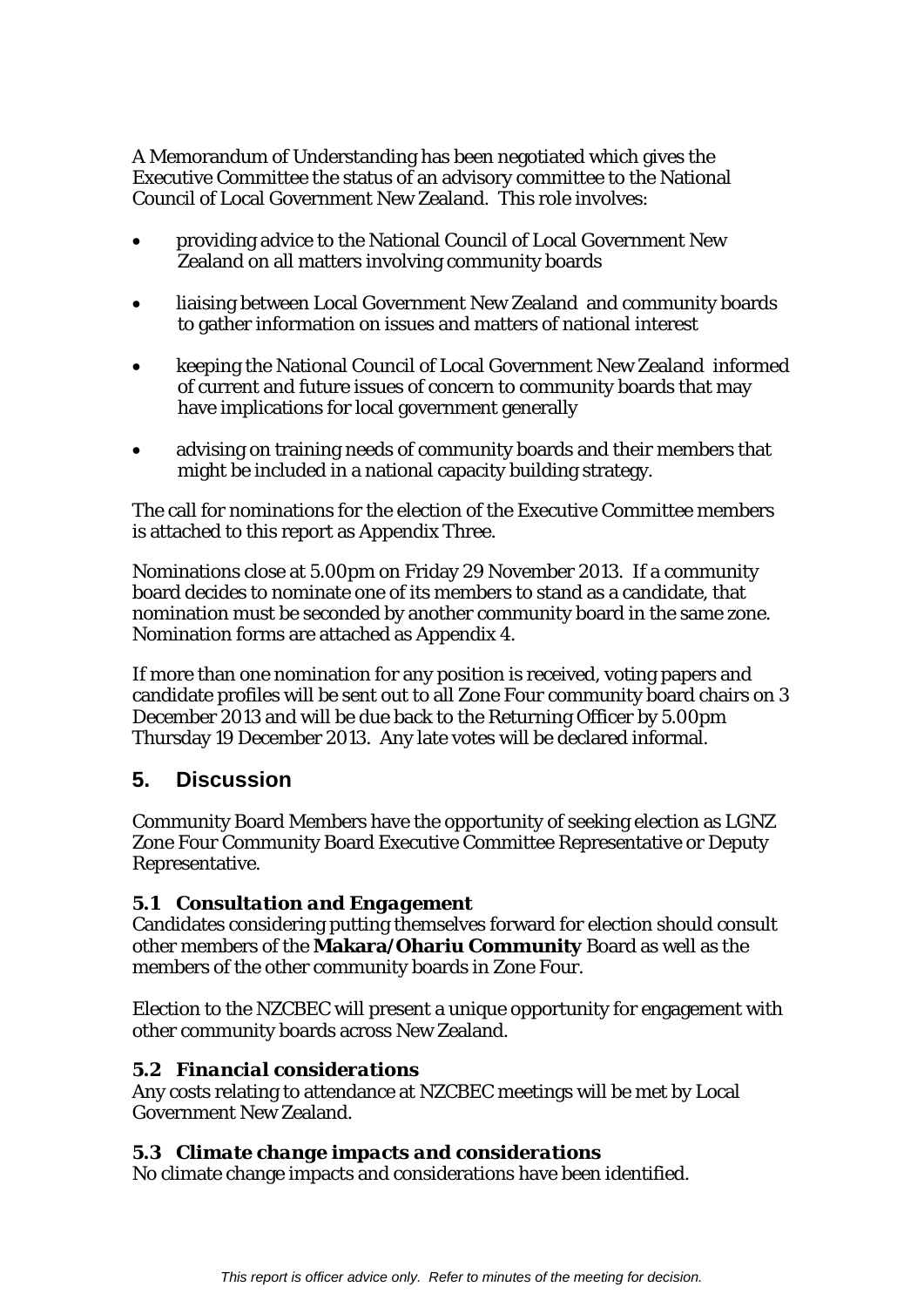#### *5.4 Long-term plan considerations*

Any costs relating to attendance at NZCBEC meetings will be met by Local Government New Zealand.

## **6. Conclusion**

Nominations are being called for the NZCBEC. The Community Board may choose to nominate one of its members to stand as a candidate.

Contact Officer: *Charlie Inggs, Electoral Officer and Special Projects, Democratic Services*